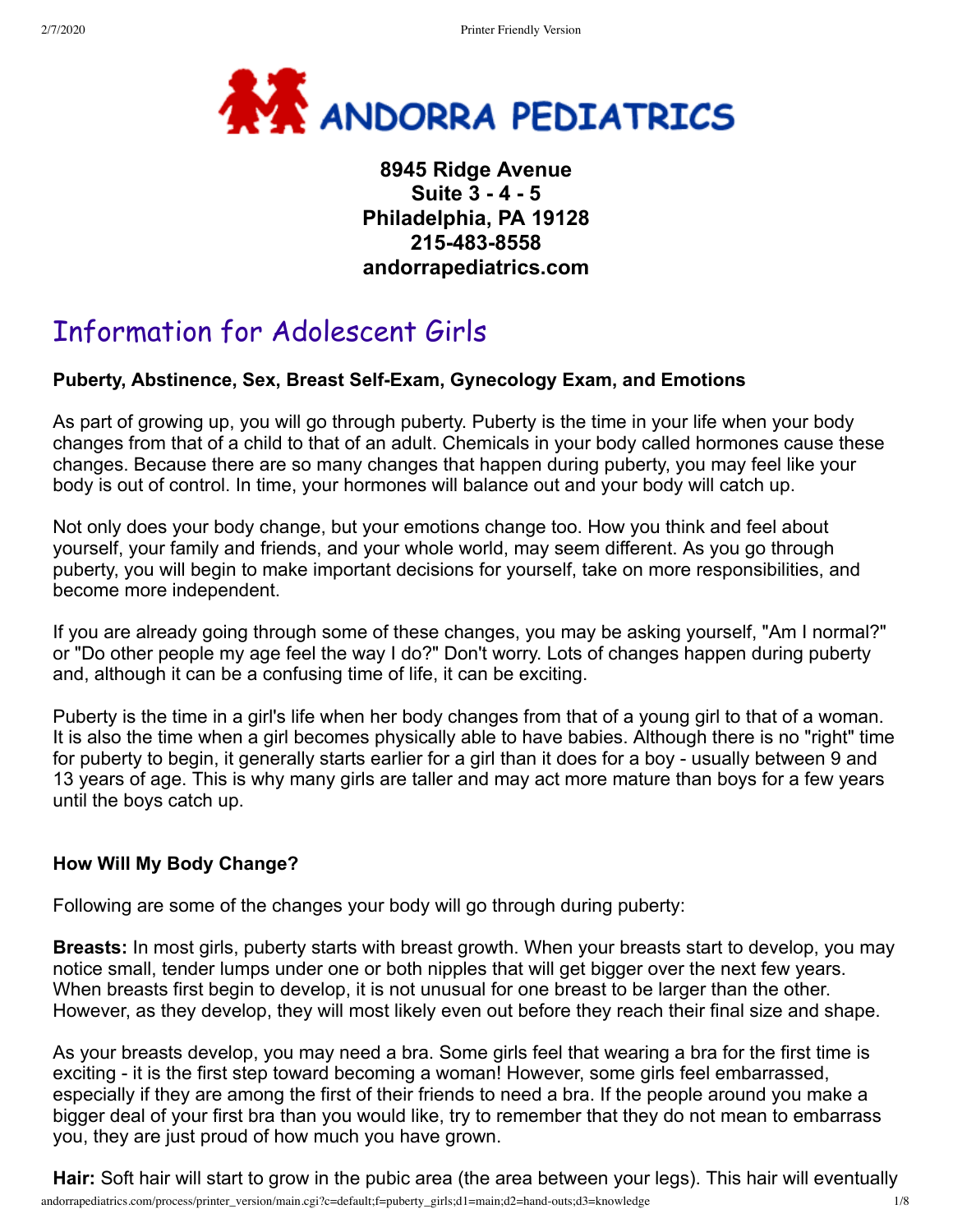become thick and very curly. You may also notice hair under your arms and on your legs. Many women shave this hair. There is no medical reason to shave, it is simply a personal choice. If you decide to shave, be sure to use a lot of soap and water and a clean razor made for women. It is a good idea to use your own personal razor or electric shaver and not to share one with your family or friends.

**Body shape:** Hips get wider and your waist will get smaller. Your body will also begin to build up fat in the stomach, buttocks, and legs. This is normal and gives your body the curvier shape of a woman.

**Body size:** Arms, legs, hands, and feet may grow faster than the rest of your body. Until the rest of your body catches up, you may feel a little clumsier than usual.

**Skin:** Skin may get more oily and you may notice you sweat more. This is because your glands are growing too. It is important to wash every day to keep your skin clean and to use a deodorant or antiperspirant to keep odor and wetness under control. Despite your best efforts to keep your face clean, you still may get pimples. This is called acne and is normal during this time when your hormone levels are high. Almost all teenagers get acne at one time or another. Whether your case is mild or severe, there are things you can do to keep it under control. For more information on treating acne, ask us for our handout on acne.

**Menstruation:** Your menstrual cycle, or "period," begins. Most girls get their periods between 9 and 16 years of age.

### **What Happens During My Period?**

During puberty, your ovaries begin to release eggs. If an egg is fertilized by sperm from a man's penis, it will grow inside your uterus and develop into a baby. To prepare for this, a thick layer of tissue and blood cells builds up in your uterus. If the egg does not meet with a sperm, these tissues and cells are not needed by the body. They turn into a blood-like fluid and flow out of the vagina. The menstrual period is the monthly discharge of this fluid out of the body. When a girl first begins to have her periods, she is able to get pregnant.

During your period, you will need to wear some kind of sanitary pad and/or tampon to absorb this fluid and keep it from getting on your clothes. Pads have adhesive strips and are worn inside the panties. Tampons are placed inside the vagina.

The decision to use pads or tampons is your choice. Some girls prefer tampons because they do not like the feeling of wetness or the odor that may accompany pads. Some girls prefer pads because they are not comfortable inserting tampons into their vaginas.

When using a tampon for the first time, take your time, relax, and insert the tampon slowly into your vagina. This will allow the muscles in your vagina to relax and the tampon to go in easily. Make sure the string remains on the outside of your vagina so that you can remove the tampon. To avoid infection, change tampons often and do not wear them overnight.

Pads are often called "maxi" pads or "mini" pads and can be thick or thin. These are good for when the flow of your period is heaviest. Panty liners, which are very thin, can be used for the end of your period when there is usually very little discharge. Tampons come in different levels of thickness for when your period is heavy or light. Try out different brands and find the ones you like the best.

Most periods last 3 to 7 days. After your period, you may have a day or two of light bleeding, called spotting. This is normal. If you start bleeding regularly between periods, see your pediatrician.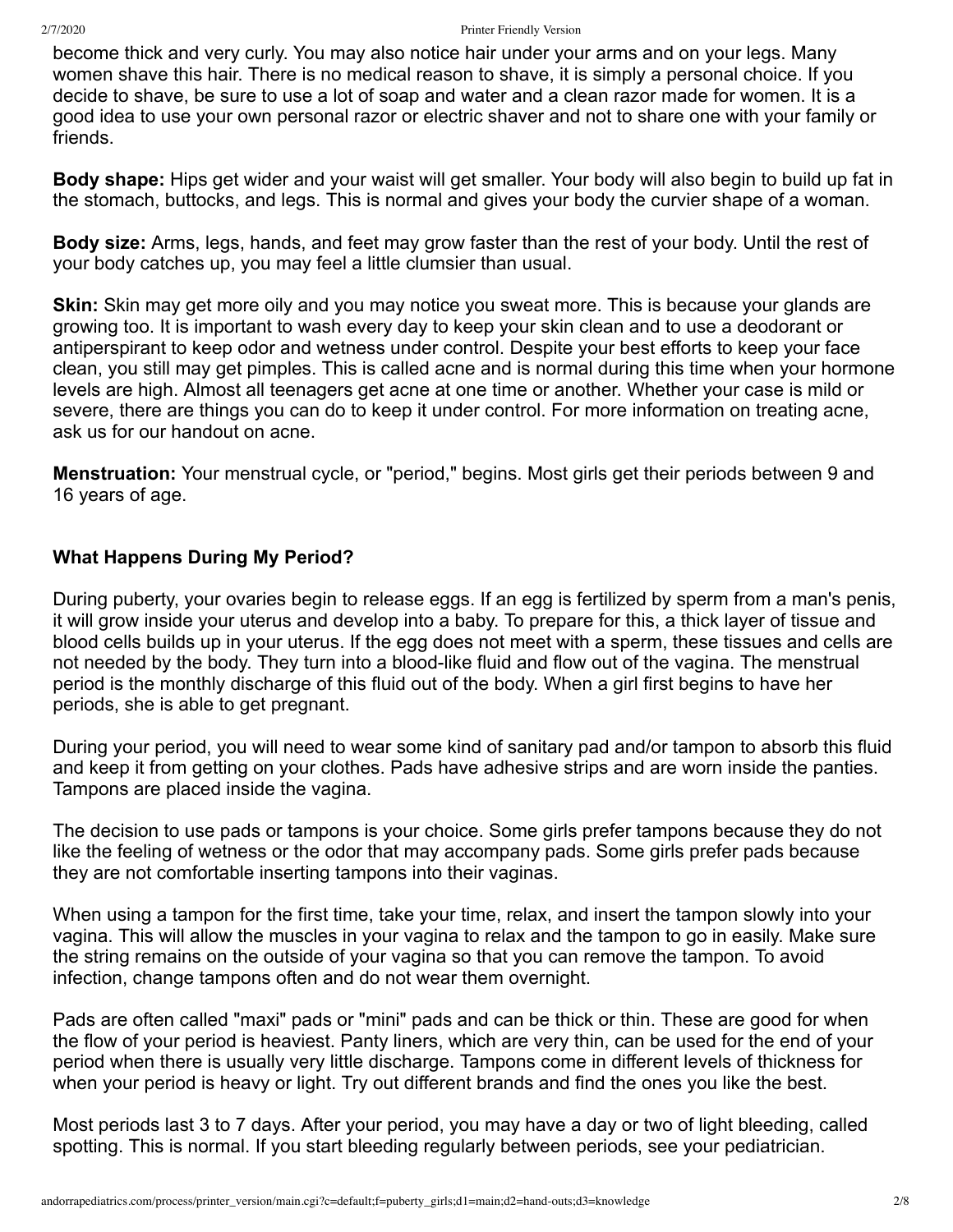Having your period does not mean you have to avoid any of your normal activities like swimming, horseback riding, or gym class. Exercise can even help get rid of cramps and other discomforts that you may feel during your period.

Beginning with their first period, many girls expect their menstrual cycles to occur exactly on schedule. But that rarely happens. During the first year (and sometimes longer) some girls have periods that seem to have no schedule. Cycles can be as short as 3 weeks; others as long as 6 weeks - or sometimes even longer. It may take a while for your periods to become regular (every 3 to 5 weeks). Even after they do become regular, it is not unusual for a girl to miss a period if she is sick, under a lot of stress, exercising heavily, has a poor diet, or is nervous about something. Of course, more than any other reason, pregnancy can cause a girl's period to stop.

Some girls bleed heavier than others during their periods. You have about 5 quarts of blood in your body and you only lose I to 3 ounces of it during your whole period. However, if your period is really heavy (you soak more than 6 to 8 pads or tampons in a single day), talk to your pediatrician.

You may feel some discomfort before, during, or after your period. Common symptoms include:

- · cramps
- · bloating
- · soreness or swelling in your breasts
- · headaches
- · sudden mood changes such as sadness or irritability
- · depression

If you feel your symptoms are severe, talk to your pediatrician. Most of the time, cramping and other symptoms are mild and easy to control. Ibuprofen (Motrin /Advil) over the counter contains 200mg per pill. You can take 2-4 pills (400-800mg) every 6-8 hours to lessen cramping. If you know when your period is due, you can begin the Ibuprofen 1 day before and this may further lessen cramps. Remember, Ibuprofen can upset your stomach. Take with food and if you do experience stomach pain, decrease the dose until better

There are other menstrual problems that require a visit to your pediatrician. If you have any of the following symptoms, contact your pediatrician:

- a sudden change in your period that does not have an obvious cause (like an illness)
- very heavy menstrual bleeding that lasts more than 7 to 10 days
- bleeding between periods
- severe abdominal pain that lasts for more than 2 days and is not early in your period
- you think you might be pregnant
- any other concern you may have that something is wrong with your menstrual cycle

If your pediatrician feels you may have a vaginal infection, a problem with your menstrual cycle, or is recommending a pelvic exam, he or she will refer you to an OB/GYN (obstetrician/gynecologist). This type of doctor specializes in women's reproductive health issues.

### **Information About The Pelvic Exam**

Asa young woman, your body has gone through a number of changes over the past few years. An important part of growing up is taking responsibility for keeping yourself healthy. This includes establishing a partnership with your pediatrician regarding your health.

Pelvic exams can be an important way to take care of your health. Most women have questions and concerns about their first pelvic exam, but knowing what to expect can help you to feel more at ease.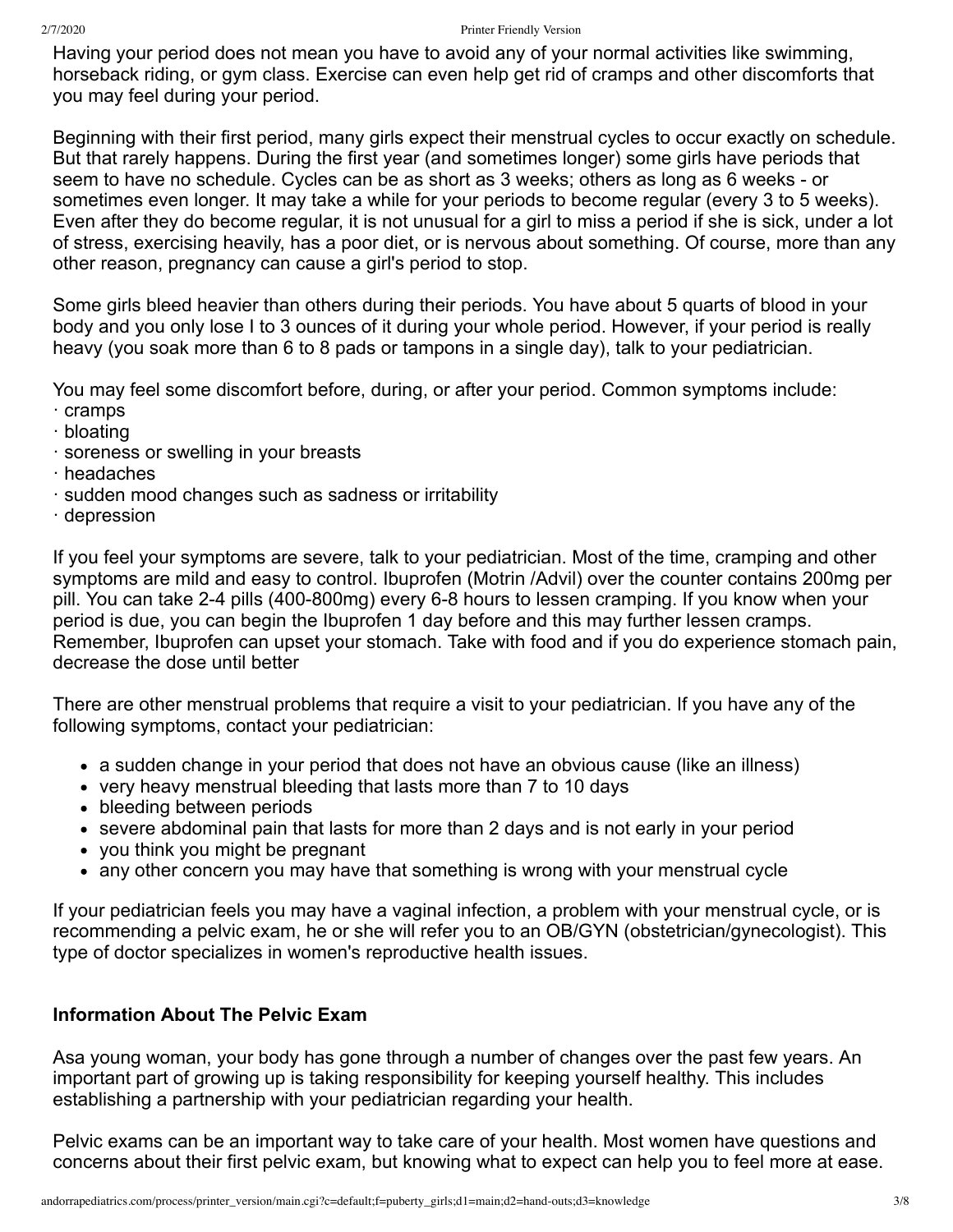## **Why Do I Need A Pelvic Exam?**

A pelvic exam is the best way for your doctor to examine your reproductive system, which includes the vagina, cervix, ovaries, fallopian tubes, and uterus (see illustration). This visit is also a great time to talk to your doctor about important health issues such as:

- · your growth and development
- · breast health
- · menstruation ("periods")
- · sexuality
- · pregnancy and birth control
- · infection risk
- · or to simply get advice about your health.



# **Your First Visit To The Gynecologist**

Before the pelvic exam, your doctor will ask you a number of questions to find out whether you are having problems or are at risk for problems. For example, your doctor may ask about your menstrual periods. Questions about your periods may include:

- When did you have your first period? When did your last period start?
- Do you have your periods regularly? How often?
- How long do your periods last?
- Do you have any discomfort (pain, cramping, headaches, mood swings) with your periods?
- Do you use tampons, pads, or both?
- Have you ever had vaginal itching, discharge, or problems urinating?

Your answers to these questions tell your doctor if your periods are normal. He or she may give advice about menstrual discomfort, tampon use, and other issues.

Your doctor may also ask you about your sexual experiences. This is so your doctor can get to know you and help you to protect your health, so giving honest answers is important.

The information you give to your doctor is confidential and will not be discussed with anyone else without your permission (unless it is something life threatening). The questions may include:

- Have you ever had sexual intercourse?
- How old were you the first time you had sex? How many sexual partners have you had?
- What do you use to prevent pregnancy and infection?

Your answers to these questions will help your doctor decide what services you will need. He or she can give you advice on decision-making, abstinence, and prevention of pregnancy and infection.

### **The Exam**

Before performing a pelvic exam, your OB/GYN will tell you what he or she is going to do at each step of the exam. If you have any questions or feel uncomfortable, just let your doctor know. If you have a





The Female Reproductive System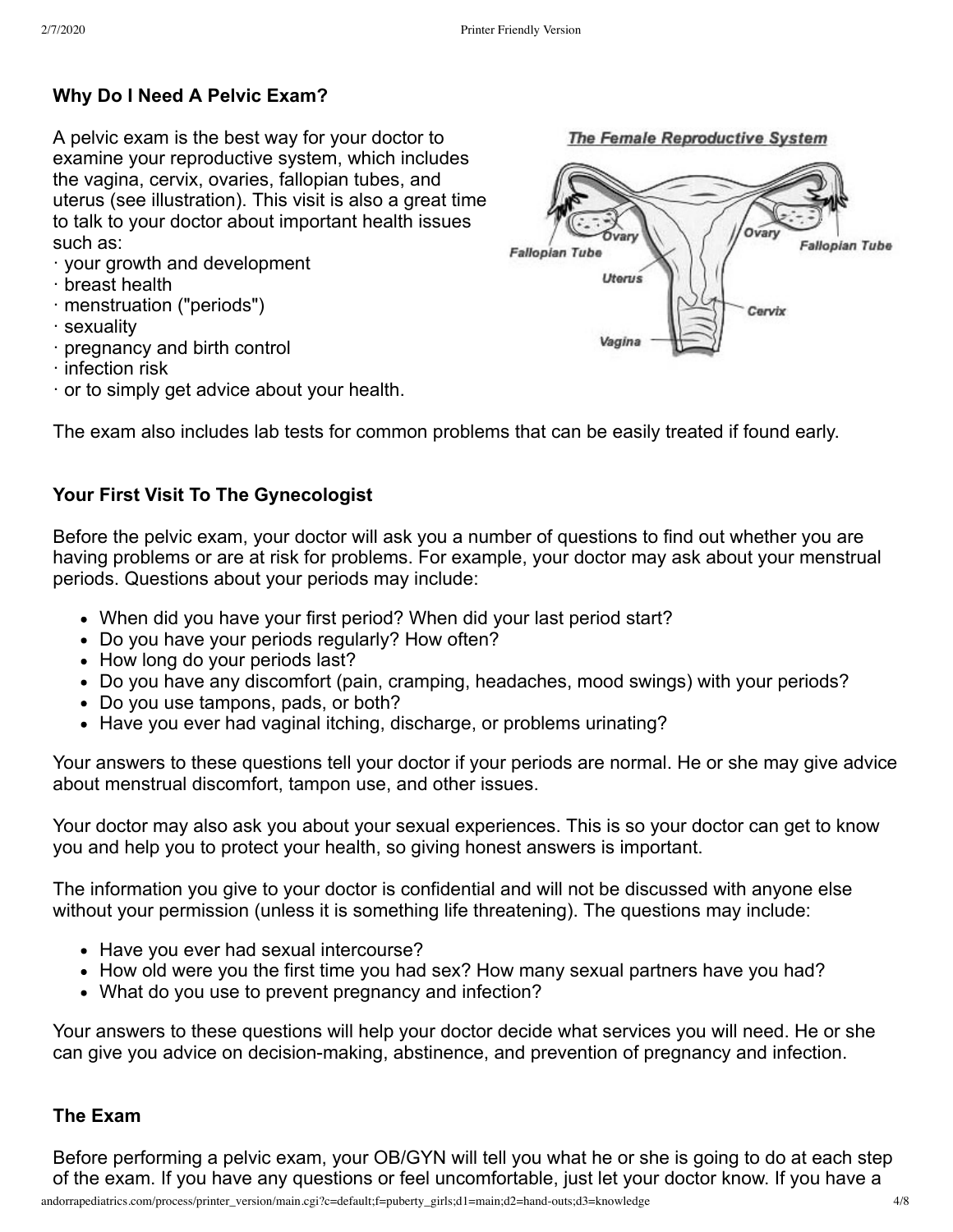male doctor, a female nurse or chaperone will normally be present during the exam. You may request that your mother, older sister, or friend join you if it makes you more at ease. You may also request that no one, other than the doctor, be in the room during the exam.

Before the exam, your height, weight, blood pressure, lungs, heart, and neck may be checked. You may be asked to give a small sample of urine and to empty your bladder to make the exam more comfortable.

You will then be left alone to completely undress and put on a gown. A sheet will be given for extra coverage. When your OB/GYN comes into the room, he or she will ask you to lie down on the examining table for the breast examination. He or she will feel each breast for lumps, sores, or swelling. Be sure to tell your doctor if your breasts are sore in any way or if you have had any fluid leaking from your breasts.

Your OB/GYN and pediatrician will teach you "breast self-exam," an important part of keeping yourself healthy. You should do a breast self-exam each month. This will alert you to any changes or problems in your breasts and help you to be more familiar with your body. Practicing breast self-exam as a young woman prepares you for later on, when breast cancer is more common and regular breast selfexams are so important.

Usually after the breast examination, your OB/GYN will check your abdomen and then do the pelvic exam. The entire pelvic exam only takes about 5 minutes. It can be done even if you have never had sexual intercourse, because the opening that allows your period blood out is large enough to allow examination. Some young women who have not had intercourse worry that having a pelvic exam will mean they are no longer virgins. You should not worry about this; the pelvic exam does not change whether or not you are a virgin. Also, the pelvic exam is not a "test" to see if you are a virgin.

The pelvic examination has three parts. In the first part, the doctor will use a light to look at the outside of your vagina and surrounding areas to make sure everything looks normal.

During the second part, the OB/GYN will look inside your vagina. Your doctor will use an instrument called a speculum to see inside. It will be made of disposable plastic or sterilized metal. The speculum will be gently inserted into your vagina. You will feel some pressure, but it should not hurt. Taking deep breaths and trying not to tense up will help relax your vagina muscles and make this part of the exam easier. While the speculum is in place, your pediatrician will take a sample of cells from the cervix. This is called a Pap smear. The Pap smear is a test for infections or abnormalities of the cervix, and you should not even feel it. The speculum will then be removed.

In the third part of the pelvic exam, the OB/GYN feels your uterus and ovaries to check their size and see if they are tender. This is done by the doctor gently inserting one or two gloved fingers into your vagina and pressing on the outside of your abdomen with the other hand.

That's it! Most patients are surprised when their first pelvic exam is over, it really is quick.

### **How To Do A Breast Self-Exam**

(Ask us for our handout showing how to perform a breast self-exam)

Once a month, right after your period, you should examine your breasts. Although breast cancer is rare in young people, it usually can be cured if found early, and a breast self-exam is the best way to find it.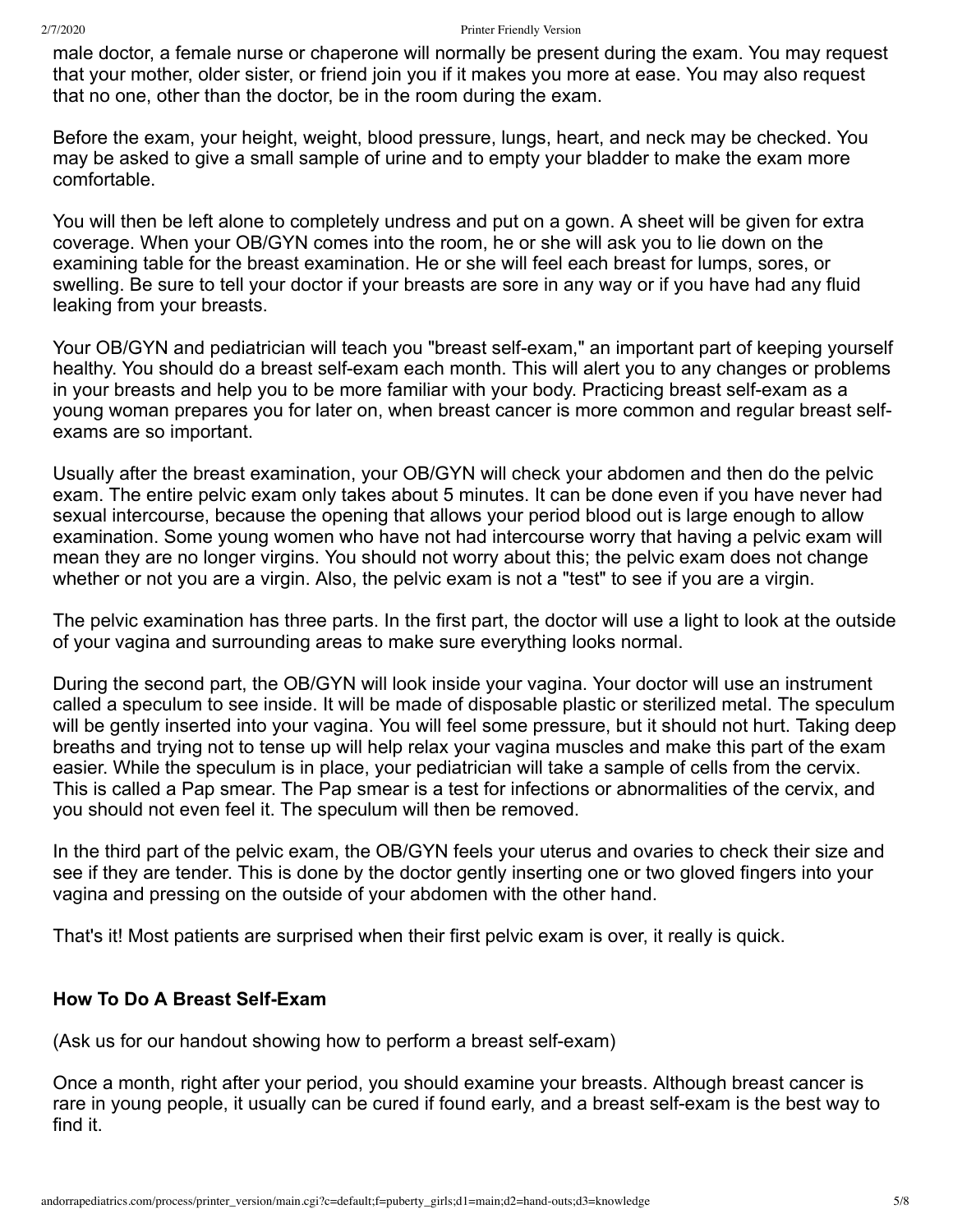- 1. Stand in front of your mirror with your arms at your sides and see if there are any changes in the size or shape of your breasts. Look for any puckers or dimples, and press each nipple to see if any fluid comes out. Raise your arm above your head and look for changes in your breasts from this position as well.
- 2. Lie down and place your left hand under your head. Hold your right hand flat and feel your left breast with little, pressing circles. Think of each breast as a pie divided into four pieces. Feel each piece and then feel the center of the "pie" (the nipple area).
- 3. Now put your left arm down at your side, and do the same thing on the outside of the breast, starting under the armpit.
- 4. Repeat steps 2 and 3 for the other side.

Most women have some lumpiness or texture to their breasts; breasts are not just soft tissue. Get to know your breasts - then be alert for any lumps or other changes if they should ever appear. Remember, most lumps and changes are not cancer. However, if you think you have found a lump or notice any other changes, don't press or squeeze it; see your pediatrician.

### **Take Care Of Yourself**

Your first pelvic exam is one of the many steps you will take as part of taking care of yourself as a young adult. It is easiest to do this when you are well, before any problems occur. If you are having sex, you should have a pelvic exam at least once a year.

Along with eating right, getting enough exercise, not smoking, and wearing seat belts, regular visits to your pediatrician for checkups are important. Your pediatrician cares about your health. Even as you get older, seeing your pediatrician regularly will help you learn the best ways to take care of yourself.

### **Emotional Changes During Puberty**

In addition to the many physical changes you will go through during puberty, there are many emotional changes as well. You may start to care more about what other people think about you. You will want to be accepted and liked. At this time in your life, your relationships with others may begin to change. Some become more important and some less so. You start to separate more from your parents and identify with others your age. You may begin to make decisions that could affect the rest of your life.

Many people your age feel self-conscious about their changing bodies - too tall, too short, too fat, too skinny. Because puberty causes so many changes, it is hard not to compare what is going on with your body with what is happening to your friends' bodies. Try to keep in mind that everyone goes through puberty differently. Eventually, everyone catches up.

### **Sex And Growing Up**

During this time, you also become more aware of your sexuality. A look, touch, or just thinking about someone may make your heart beat faster and produce a warm, tingling feeling all over. This is completely normal. You may be asking yourself the following questions:

- "Is it okay to masturbate (touch your genitals for sexual pleasure)?"
- "When should I start dating?'
- "When is it okay to kiss?"
- "How far is too far?"
- "When will I be ready to have sexual intercourse?"
- "Will having sex help my relationship?"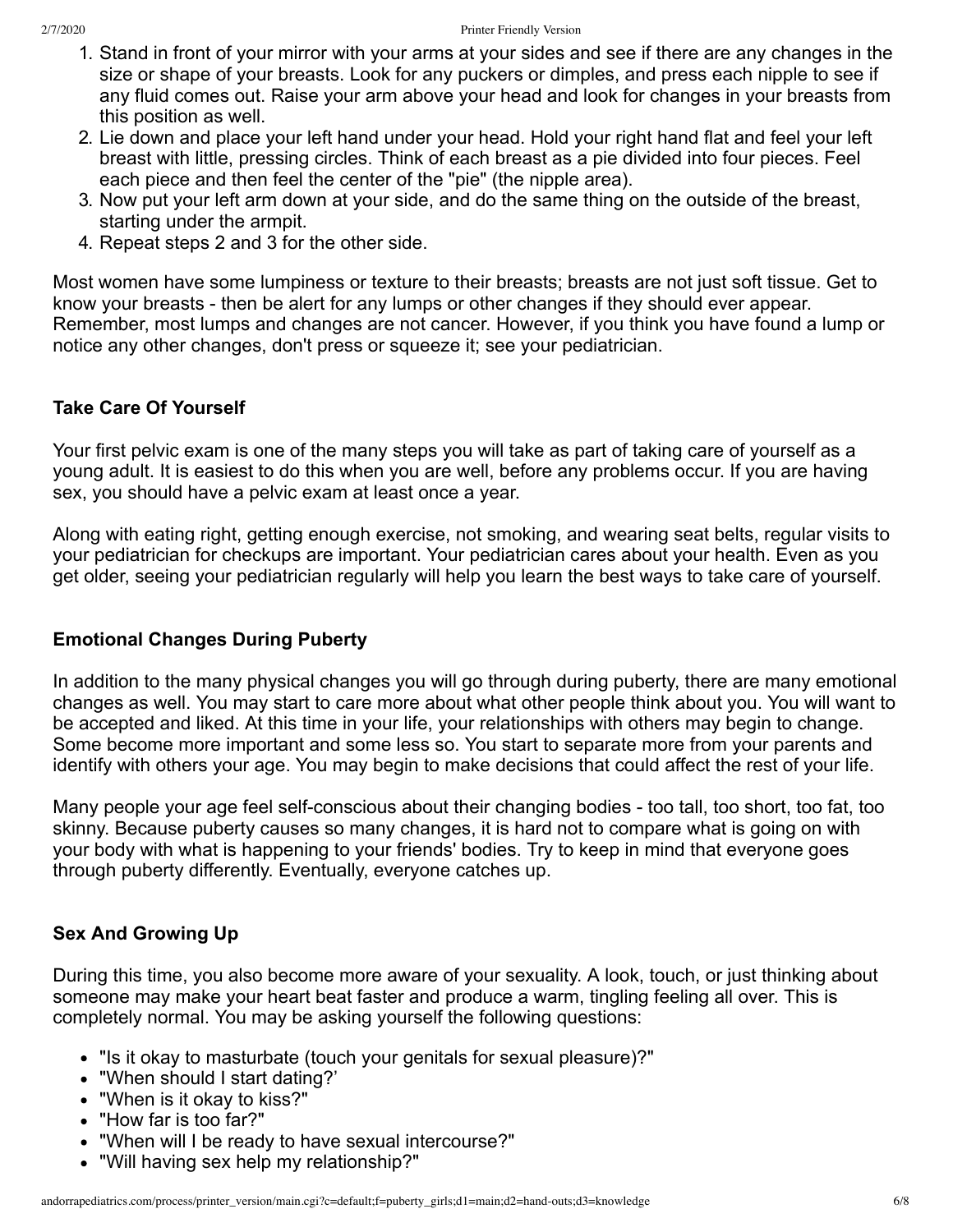Masturbation is normal and will not harm you. Many boys and girls masturbate, many do not.

Deciding to become sexually active can be very confusing. On one hand, you hear so many warnings and dangers about having sex. On the other hand, movies, TV, magazines, even billboards seem to be telling you that having sex is okay. The fact is, sex is a part of life and, like many parts of life, it can be good or bad. It all depends on you and the choices you make.

As you continue through puberty, you may experience pressure from many sources to have sex. Knowing where the pressures come from will make them much easier to deal with. Pressure to have sex may come from:

**The media:** Because there are so many images in the media about sex, it is easy to get the idea that having sex is the right thing to do. Sex in movies, TV shows, magazines, and in music is often shown as not having any risks. Do not let these messages fool you. In real life, having sex can be very risky. **Your own body:** It is perfectly normal to be interested in sex. After all, growing sexually is what puberty is all about. The sexual urges you feel during puberty can be very powerful. What is most important is to stay in control of these feelings and not let them control you. Keep in mind that sex is not the only way to express how you feel about someone. Taking walks, talking, holding hands, hugging, and touching are great ways to be close to someone you have strong feelings for. **Your friends:** It may seem like "everybody's doing it" or that people who have sex are "cool." Maybe you feel like you should have sex to be popular and fit in with the group. However, people like to talk about sex and some may want others to believe that they are having sex even when they are not. Someone who does not want to be your friend just because you are not having sex is probably someone who is not worth being friends with anyway. Do not let friends - or anyone - talk you into having sex. This is a decision you make when it is right for you, not for your friends.

Deciding whether or not to have sexual intercourse is one of the most important decisions you will ever make. Why not take your time and think it through? Talk with your parents about their values. Waiting to have sexual intercourse until you are older, in a serious relationship, and able to accept the responsibilities that come along with it is a great idea! You should enjoy being young without having to worry about things like pregnancy and sexually transmitted diseases (STD's).

However, if you decide to have sex, talk with your pediatrician/Ob-Gyn about which type of birth control is best for you. When using condoms, always use latex condoms to prevent sexually transmitted diseases like gonorrhea, syphilis, chlamydia, herpes, and HIV (the AIDS virus).

### **Abstinence: Young People Can Wait**

Not having sex (abstinence) is the only sure way to prevent pregnancy and STDs.

People who wait until marriage to have sexual intercourse usually find out that it is:

- Less risky to health
- Easier to act responsibly and take precautions to avoid infections and pregnancy
- More special
- More satisfying
- More accepted by others

Be patient. At some point, you will be ready for sexual intercourse. Move at your own pace, not someone else's. Talk with your parents about their values. Your pediatrician can explain how intercourse affects your body, and why you should wait until you are older. To avoid the risks - and to make intercourse really special in the future - why not just wait for now?